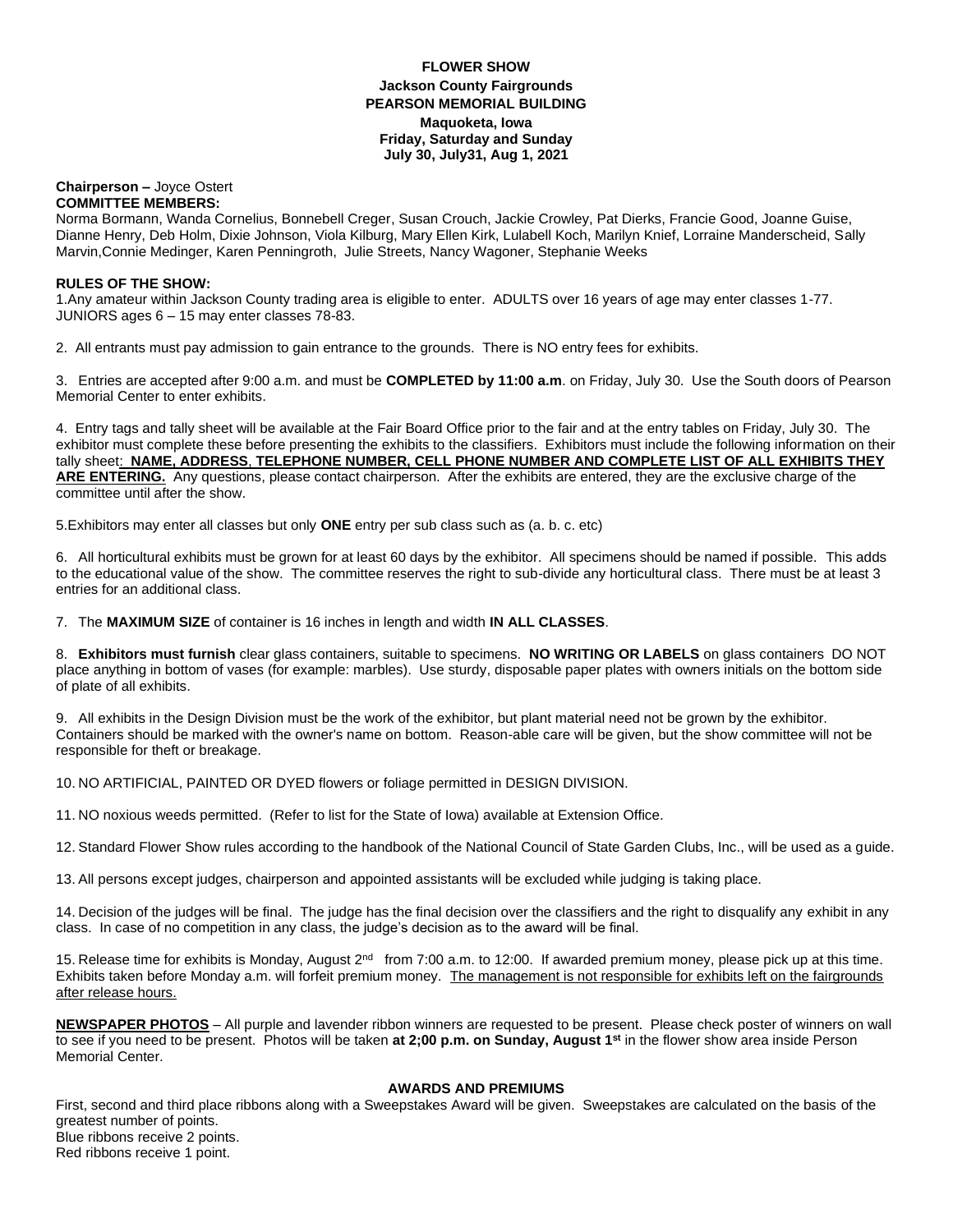Yellow ribbons receive 0 points (in case of a tie, they will be counted) Purple rosette receive 4 points Lavender rosette receive 3 points

An award will be given for the Top Flower Exhibit (Class 1-29); Top Potted Plant (Class 30-48); and Top Vegetable (Class 49-64). Top awards will also be given in the Design Division and Junior Division.

Blue ribbons receive \$3.00; red ribbon receive \$1.50; yellow ribbons receive no prize money. Purple ribbons will be awarded an additional \$2.00 and lavender ribbons will be awarded an additional \$1.00. Sweepstake winner will receive an additional \$5.00. Exhibits not worthy of placing will not be given a ribbon.

#### **HORTICULTURAL DIVISION**

**SECTION I** - BULBS, CORMS, AND TUBEROUS (Please name varieties if possible)

| <b>Class 1</b> Gladiola - One Spike |        |
|-------------------------------------|--------|
| White or near white                 | Purple |

- 
- b. Yellow h. Bloched
	-
- c. Pink i. Color not listed-1 spike
- d. Red
- e. Lavender

**Class 2** Dahlias - With or without leaf disbudded

- a. Large over six inches 1 bloom
- b. Medium 4 to 6 inches 1 bloom
- c. Small less than 4 inches 1 bloom
- **Class 3** Hardy Garden Lily
	- a. Tiger Lily 1 stalk
		- b. Oriental Lily 1 stalk
	- c. Any Other Lily 1 stalk
- **Class 4** Calla Lily 1 bloom without leaves
- **Class 5** Tuberous Begonia 1 bloom with or without leaves
- **Class 6** Canna 1 stalk
- **Class 7** Surprise Lily 1 stalk

### **SECTION II** - ROSES

- **Class 8** Hybrid Tea 1 bloom, grown disbudded
	- a. Pink e. Yellow<br>b. Red f. Lavenc b. Red f. Lavender c. Peach g. Bi Color d. White h. Any other color

i. Orange

- **Class 9** Floribunda 1 spray, any color
- **Class 10** Miniature 1 spray, any color
- **Class 11** Shrub Rose or English Rose 1 spray, any color
- **Class 12** Any other rose, 1 spray, any color

### **SECTION III -** ANNUALS

- **Class 13** Asters
	- a. 3 stems, same color
	- b. 3 stems, any color
- **Class 14** Bells of Ireland one stem with leaves attached
- **Class 15** Coleus Slips
	- a. 3 different varieties
	- b. 3 of the same variety

**Class 16** Calendulas - 3 stems, any color

### **Class 17** Marigolds

- a. Large orange 1 bloom-2½ to 3 inches
- b. Large yellow  $-1$  bloom-2 $\frac{1}{2}$  to 3 inches
- c. White or near white  $-1$  bloom-1½ to 3 inches
- d. Small yellow 1 spray blooms up to  $1\frac{1}{2}$  iiches
- e Small orange 1 spray blooms up to 1  $\frac{1}{2}$  inches
- **Class 18** Cosmos 1 spray, any color
- **Class 19** Pansies
	- a 5 stems, one color
	- b 5 stems mixed color
- **Class 20** Petunias
	- a. Double one spray, any color
	- b. Single one spray, any color
	- c Miniature any color
- **Class 21** Snapdragons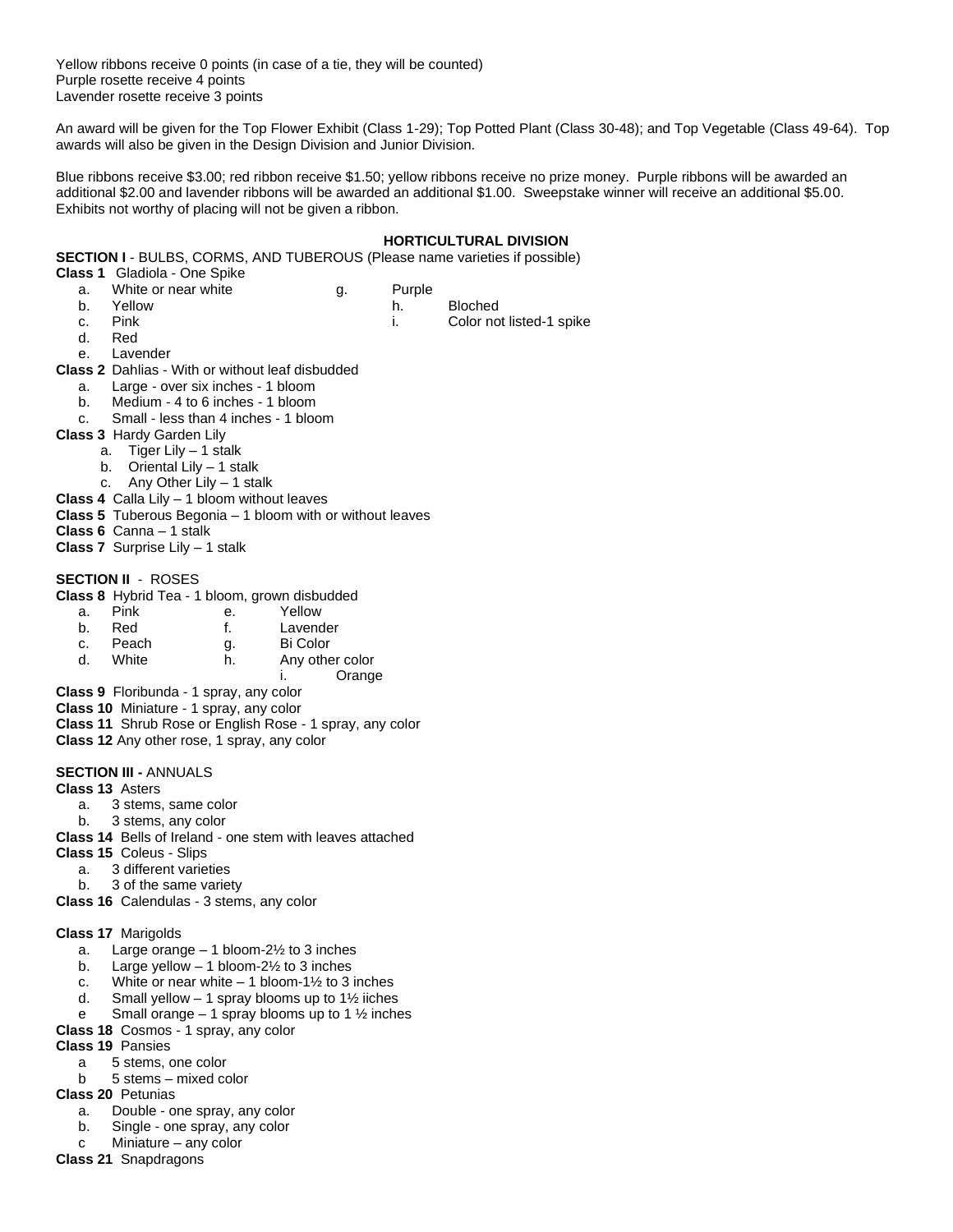- a. 3 spikes, same color
- b. 3 spikes, any color
- **Class 22** Zinnias 1 bloom
	- a. Cactus type
	- b. Dahlia type
	- c. Miniature
	- d. any other Zinnia
- **Class 23** Celosia
	- a. Plume, one stem, any color
	- b. Crested, one stem, any color
- **Class 24** Other Annual NOT listed above
	- a. Any Other Annual 3 specimens or 3 sprays, any color
	- b. 1 Large

### **SECTION IV** - PERENNIALS

**Class 25** Daisies – 3 blooms, uniform in size

- a. Shasta c. Black eyed Susan
	-
- b. Rudbeckia d. Any other
- **Class 26** Galliardia 3 blooms, uniform in size
- **Class 27** Hemerocallis (Daylily)

| a. Pink/Rose       | f. Miniature, any color       |
|--------------------|-------------------------------|
| b. Yellow/Gold     | g. Orange/Peach               |
| c. Purple/Lavendar | h. White/Cream                |
| d. Red/Rust        | i. Spider, any color          |
|                    | $\mathbf{1}$ and $\mathbf{1}$ |

e. Double any color **j.** Near Black

**Class 28** Coneflower - 3 blooms, same color, uniform in size

**Class 29** Other Perennial NOT listed above

- a. 1 stem, named if possible
- b. Collection of 3 varieties
- c. Collection of 5 varieties

### **SECTION V** - POTTED PLANTS

Flowering Plants in Bloom Single Plant

**Class 30** African Violets - Single Crown

- a. Single bloom
- b. Double bloom
- c. Varegated leaf

Flowering Plants in Bloom – more than one plant same variety permitted in pot

- **Class 31** Begonias
	- a. Angel Wing
	- b. Wax
	- c. Any other, named if possible

**Class 32** Impatiens

**Class 33** Geranium

**Class 34** Any other flowering plant in bloom

**FOLIAGE PLANTS** - any plant grown for its foliage. More than one plant same variety permitted in pot.

**Class 35** Coleus

**Class 36** Baby Tears

**Class 37** Any Other Foliage Plant

**FERNS Class 38** Boston Fern

**Class 39** Any Other Fern

### **CACTUS AND SUCCULENTS**

- **Class 40** Any cactus more than one plant
- **Class 41** Cactus Dish –one or more plants permitted per container
- **Class 42** Any Succulent one or more plants permitted per container

**VINING PLANTS** - More than one plant permitted **Class 43** Ivy **Class 44** Wandering Jew **Class 45** Any Other Vining Plant **HANGING CONTAINERS Class 46** Hanging Containers - more than one plant or variety permitted per container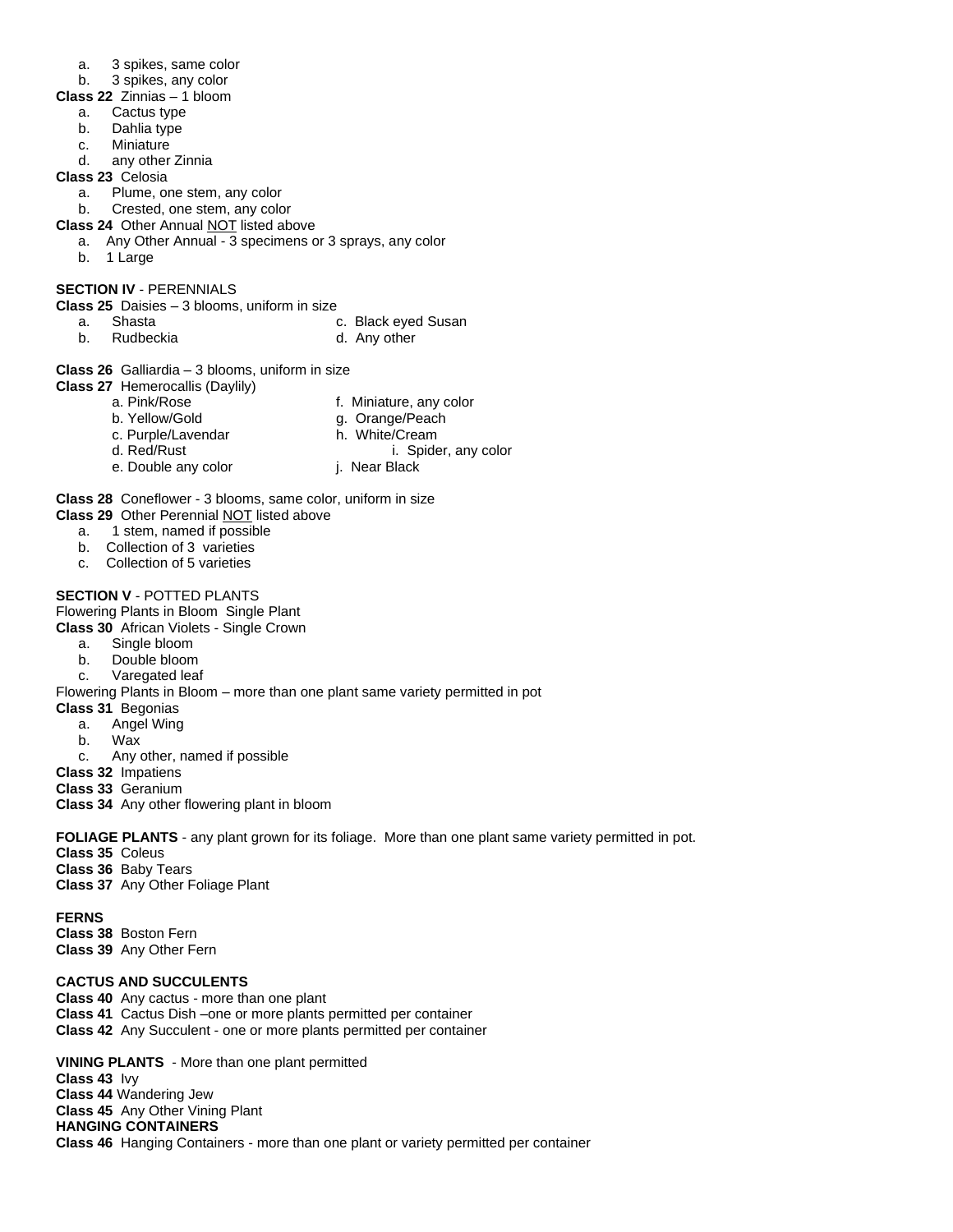## **ANY OTHER**

**Class 47** Any other container

- a. One plant or a variety per container
- b. Grasses

# **SECTION VI – SHRUBS**

# **Class 48**

- a. Hydrangea 1 bloom, any other color
- b. Any other shrub 1 bloom or spray
- **SECTION VII** VEGETABLES (Name variety if possible, clean and groomed, uniform in size) **Class 49** Cabbage (Do not remove all outer leaves)
	- a. Green
	- b. Red
- **Class 50** Carrots 3 specimens (foliage cut 1 to 1 1/2 inches)
- **Class 51** Tomatoes (Leave short stems)
	- a. Red 3 specimens, large
	- b. Red 3 specimens, miniature or salad type
	- c. Any other color 3 specimens (no green)
- **Class 52** Potatoes (Without soil but should not be washed)
	- a White 3 specimens
	- b. Red 3 specimens
	- c. Any other Color 3 specimens
- **Class 53** Cucumbers, with stems 1/4 to 1/2 inch
- a. Pickling 3 specimens
	- b. Slicing 3 specimens
- **Class 54** Sweet Peppers, with stem
- a. Green 3 specimens c. Hot Pepper 3 specimens
- b. Red 3 specimens d. Any color or variety-3 specimens
- **Class 55** Beets, 3 specimens (Foliage cut to approx. 1 1/2 inch)

### **Class 56** Squash, named, one specimen

- a. Zucchini
- b. Acorn
- c. Any other
- **Class 57** Sweet Corn 2 ears with 2 inch wide strip of husk and silk removed (wrap in clear film)
- **Class 58** Onions 3 specimens (short stem) (root trimmed 1/4 to 1/2 inch) (dry onions)
	- a. Red
	- b. White
	- c. Yellow
- **Class 59** Beans 6 specimens
	- a. Green
	- b. Yellow
	- c. Any Other

**Class 60** Any Other Vegetable,NOT llisted

- a. Large 1 specimen
- b. Small 3 specimens

**Class 61 Bountiful Harvest** - an artistic grouping of fruits and/or vegetables (5 or more specimens-container maximum size is 16 inches in length and width)

**Class 62 Novelty Vegetable** - Largest, strangest, longest, anything unusual!! Exhibitors choice.

### **SECTION VIII -** HERBS

**Class 63** Herbs

- a. Fresh cut 1 variety 3 stems
- b. Fresh Cut 3 or more stems of different varieties
- c. Potted plant 1 variety

### **SECTION IX – HEIRLOOM**

**Class 64 –** Vegetable

- a. Any vegetable, must name variety 3 specimens
- b. Large, 1 specimen

### **DESIGN DIVISION THEME: "TREASURED MEMORIES"**

Some plant material must be used in all designs. One or more accessories permitted in any class (for example, a figurine, candle, etc.) Plant materials must dominate in Section I and Section II. **NO POTTED PLANTS ARE ALLOWED IN DESIGN DIVISION.**